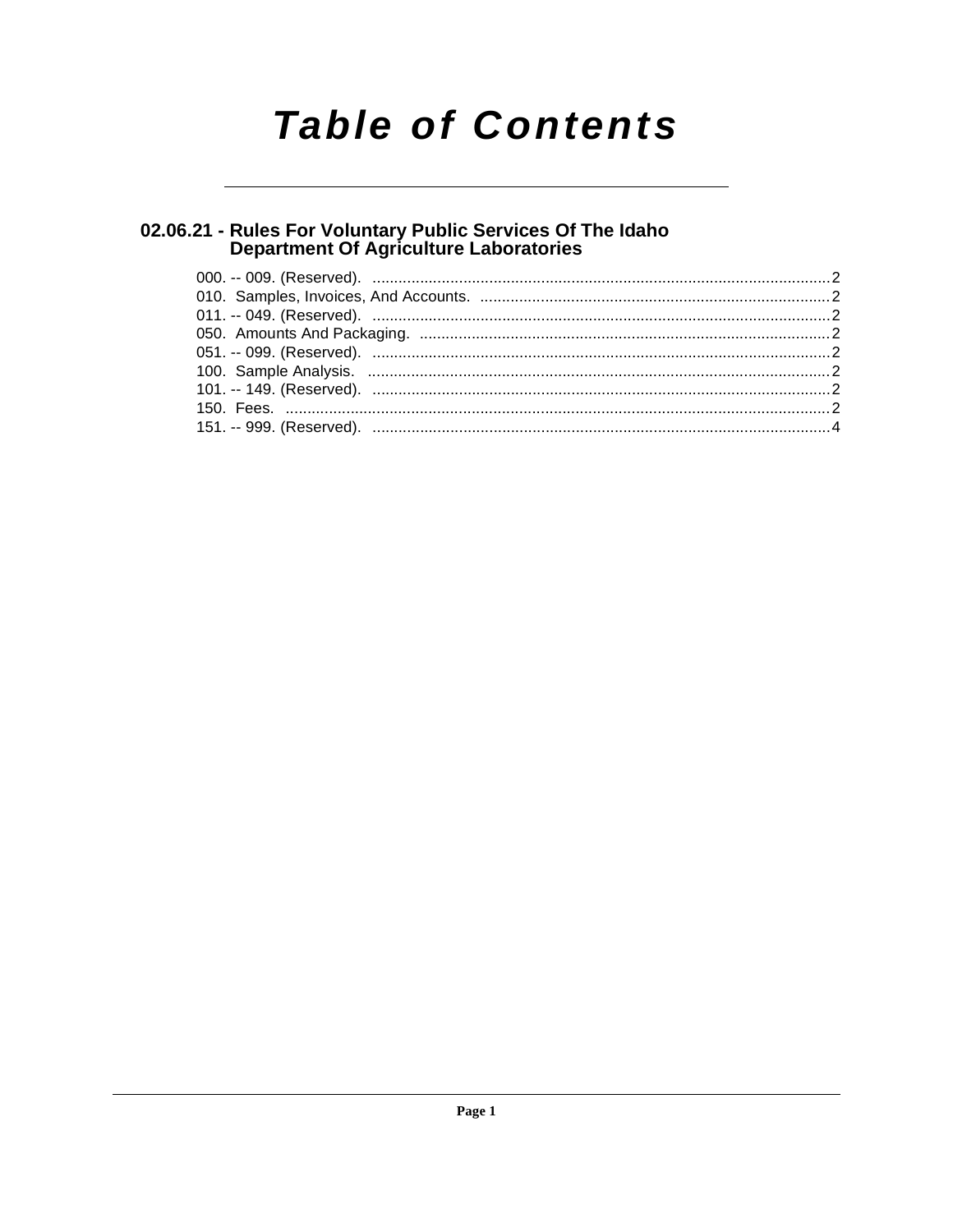#### **IDAPA 02 TITLE 06 CHAPTER 21**

# **02.06.21 - RULES FOR VOLUNTARY PUBLIC SERVICES OF THE IDAHO DEPARTMENT OF AGRICULTURE LABORATORIES**

## <span id="page-1-1"></span><span id="page-1-0"></span>**000. -- 009. (RESERVED).**

## <span id="page-1-18"></span><span id="page-1-2"></span>**010. SAMPLES, INVOICES, AND ACCOUNTS.**

Samples should be submitted with the request for the specific determination(s) desired. Invoices for services performed will be sent monthly; accounts more than thirty (30) days past due will be subject to an interest rate of twelve percent (12%) per annum on the account balance for each month the account is delinquent. Accounts with a history of delinquency shall be required to submit payment in advance. Checks should be made payable to Idaho<br>Department of Agriculture. (7-14-92) Department of Agriculture.

### <span id="page-1-3"></span>**011. -- 049. (RESERVED).**

### <span id="page-1-9"></span><span id="page-1-4"></span>**050. AMOUNTS AND PACKAGING.**

The following amounts and packaging are acceptable: (7-14-92)

**01. Grain And Mixed Feeds And Dry Commercial Fertilizers**. One (1) to five (5) pounds in a sturdy bag or carton. If available, a label or other information as to the nature of the sample should be enclosed. (7-14-92)

<span id="page-1-14"></span><span id="page-1-13"></span><span id="page-1-10"></span>**02. Liquid Feeds And Fertilizers**. One-half (1/2) pint in a tightly sealed jar or bottle. (7-14-92)

**03. Dried Roughage**. Five (5) to ten (10) pounds in a sturdy bag or carton. (7-14-92)

<span id="page-1-19"></span><span id="page-1-12"></span>**04.** Silage. Five (5) to ten (10) pounds in a polyethylene bag.  $(7-14-92)$ 

**05.** Fresh Plant Material. Five (5) to ten (10) pounds in a paper bag or carton with free circulation of air. Do not seal fresh plant material in polyethylene bags as it may "ensile" in transit. (7-14-92)

# <span id="page-1-5"></span>**051. -- 099. (RESERVED).**

# <span id="page-1-16"></span><span id="page-1-6"></span>**100. SAMPLE ANALYSIS.**

<span id="page-1-15"></span>**01. Preparation And Results**. Samples will usually be prepared for analyses on the first day of the week following the week in which they are received. Results will usually be reported by the end of the week in which analysis is begun, for a turn-around time of not more than two (2) weeks. (7-14-92)

**02. Priority**. Persons submitting samples are advised that analytical work necessary for support of the Department's regulatory programs will have priority over private samples and this may occasionally cause delays in the analysis of private samples. the analysis of private samples.

**03. Responsibility**. The laboratory will accept responsibility only for the work performed on the sample as received. Reports will be prominently labeled "Not An Official Sample". If an official sample is required for legal or other reasons, arrangements must be made to have a sample taken by a State Inspector, subject to the charges as outlined in Subsection 150.02.k. (7-14-92)

<span id="page-1-17"></span>**04.** Sample Retention. Portions of all samples will be held for a period of sixty (60) days in case of a referee analysis is required. Samples may be retained for a longer period only when a special request in writing has been received. (7-14-92) been received. (7-14-92)

# <span id="page-1-7"></span>**101. -- 149. (RESERVED).**

# <span id="page-1-11"></span><span id="page-1-8"></span>**150. FEES.**

**01.** Fee Schedule. The fee schedule shall apply to all re-run requests except when, in the discretion of atory director, there is substantial justification for retesting a sample at no charge. (7-14-93) the laboratory director, there is substantial justification for retesting a sample at no charge.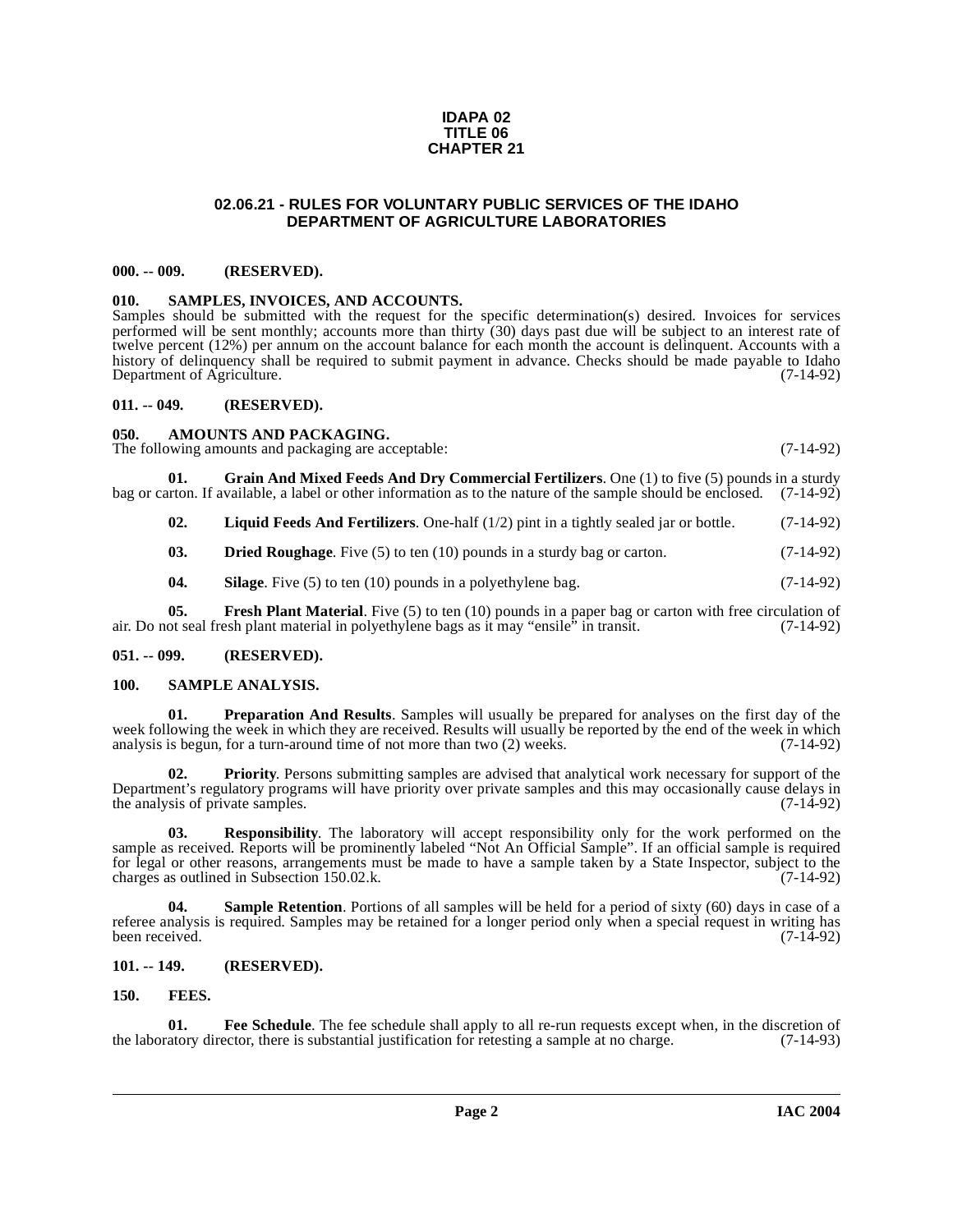# **IDAHO ADMINISTRATIVE CODE IDAPA 02.06.21 - Rules for Voluntary Public Department of Agriculture Services of Dept of Agriculture Laboratories**

# <span id="page-2-4"></span>**02. Schedule Of Charges**. (7-14-92)

#### <span id="page-2-3"></span>**a.** Feeds and Feedstuffs.

| Moisture                                            | \$5  |
|-----------------------------------------------------|------|
| Crude Protein                                       | \$10 |
| Ether Extract (Crude Fat)                           | \$10 |
| Crude Fiber                                         | \$15 |
| Ash                                                 | \$5  |
| <b>Complete Proximate Analysis</b>                  | \$40 |
| Protein Equivalent from Non-protein Nitrogen (Urea) | \$5  |

Minerals: ten dollars (\$10) for the first, two dollars (\$2) each additional element: calcium, phosphorus, potassium, magnesium, copper, cobalt, manganese, iron, zinc, and sodium (salt). (7-1-93)

<span id="page-2-2"></span>**b.** Drugs in Feeds.

| Sulfamethazine           | \$50 |
|--------------------------|------|
| Sulfathiazole            | \$50 |
| Amprolium                | \$25 |
| Zoalene                  | \$50 |
| Carbadox                 | \$50 |
| <b>Pyrantel Tartrate</b> | \$50 |

(7-1-93)

<span id="page-2-1"></span>**c.** Antibiotics in Feeds (at levels of fifty (50) g/ton or higher).

|                   | ~    |
|-------------------|------|
| Chlortetracycline | \$50 |
| Oxytetracycline   | \$50 |
| Penicillin        | \$50 |
| Tylosin           | \$50 |
| Monensin          | \$50 |
| Lasalocid         | \$75 |

(7-1-93)

**d.** Vitamins.

<span id="page-2-5"></span>

| Vitamin A              | \$50 |
|------------------------|------|
| Vitamin A Liquid Feeds | \$50 |

(7-1-93)

**e.** Aflatoxins.

<span id="page-2-0"></span>

| ı |
|---|
|---|

(7-1-93)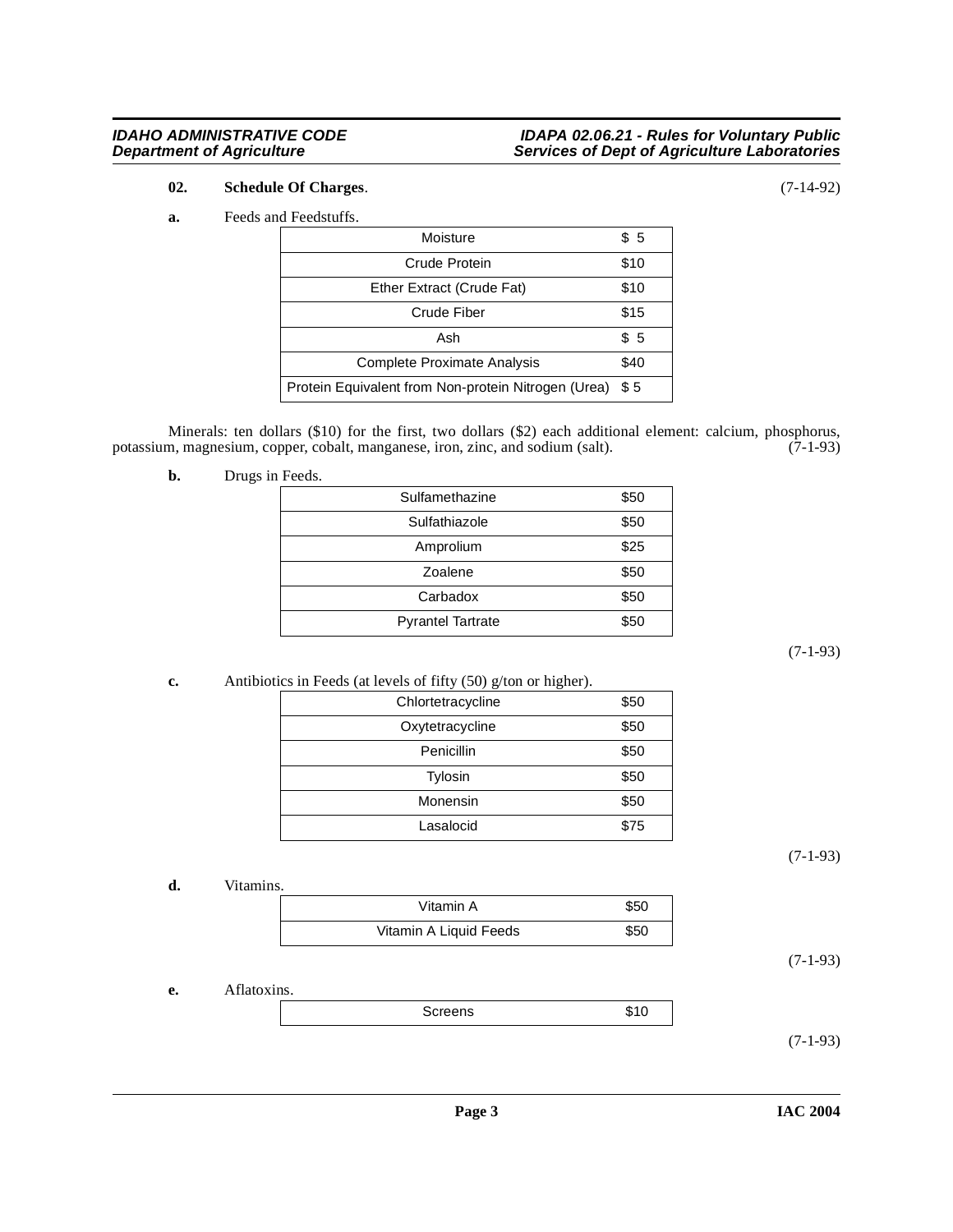# **IDAHO ADMINISTRATIVE CODE IDAPA 02.06.21 - Rules for Voluntary Public Department of Agriculture Services of Dept of Agriculture Laboratories**

<span id="page-3-1"></span>**f.** Fertilizers.

| Nitrogen                                            | \$7  |
|-----------------------------------------------------|------|
| Total P2O5                                          | \$6  |
| Total & Available P2O5                              | \$15 |
| Potash                                              | \$7  |
| <b>Total NPK</b><br>(Add \$9.00 for available P2O5) | \$20 |
| Calcium                                             | \$6  |
| Sulfur (combined)                                   | \$15 |
| Sulfur (free)                                       | \$15 |

(7-1-93)

<span id="page-3-2"></span>**g.** Trace Elements (fertilizers).

| Iron      | \$5 |
|-----------|-----|
| Copper    | \$5 |
| Manganese | \$5 |
| Boron     | \$5 |
| Zinc      | \$5 |
| Magnesium | \$5 |
| Cobalt    | \$5 |

(7-1-93)

**h.** Samples requiring additional sample preparation time, such as whole cottonseed, silage or hay, are subject to an additional maximum fifteen dollars  $(\$15)$  preparation fee. (7-1-93)

**i.** Samples requiring a drug residue analysis are handled on a case-by-case basis. Please call the Department of Agriculture at (208) 334-2986 for information. (7-1-93)

**j.** Serology samples for the determination of plant diseases for non-regulatory purposes are handled e-by-case basis with a minimum charge of thirty-two dollars (\$32) per sample. (7-1-93) on a case-by-case basis with a minimum charge of thirty-two dollars (\$32) per sample.

**k.** Official samples for regulatory, legal or other reasons, taken by a state inspector, will be charged at a rate of twenty dollars (\$20) per hour, including travel time, with a minimum charge of twenty dollars (\$20). Mileage, meals, and lodging shall be charged at established state rates. (7-14-92)

<span id="page-3-0"></span>**151. -- 999. (RESERVED).**